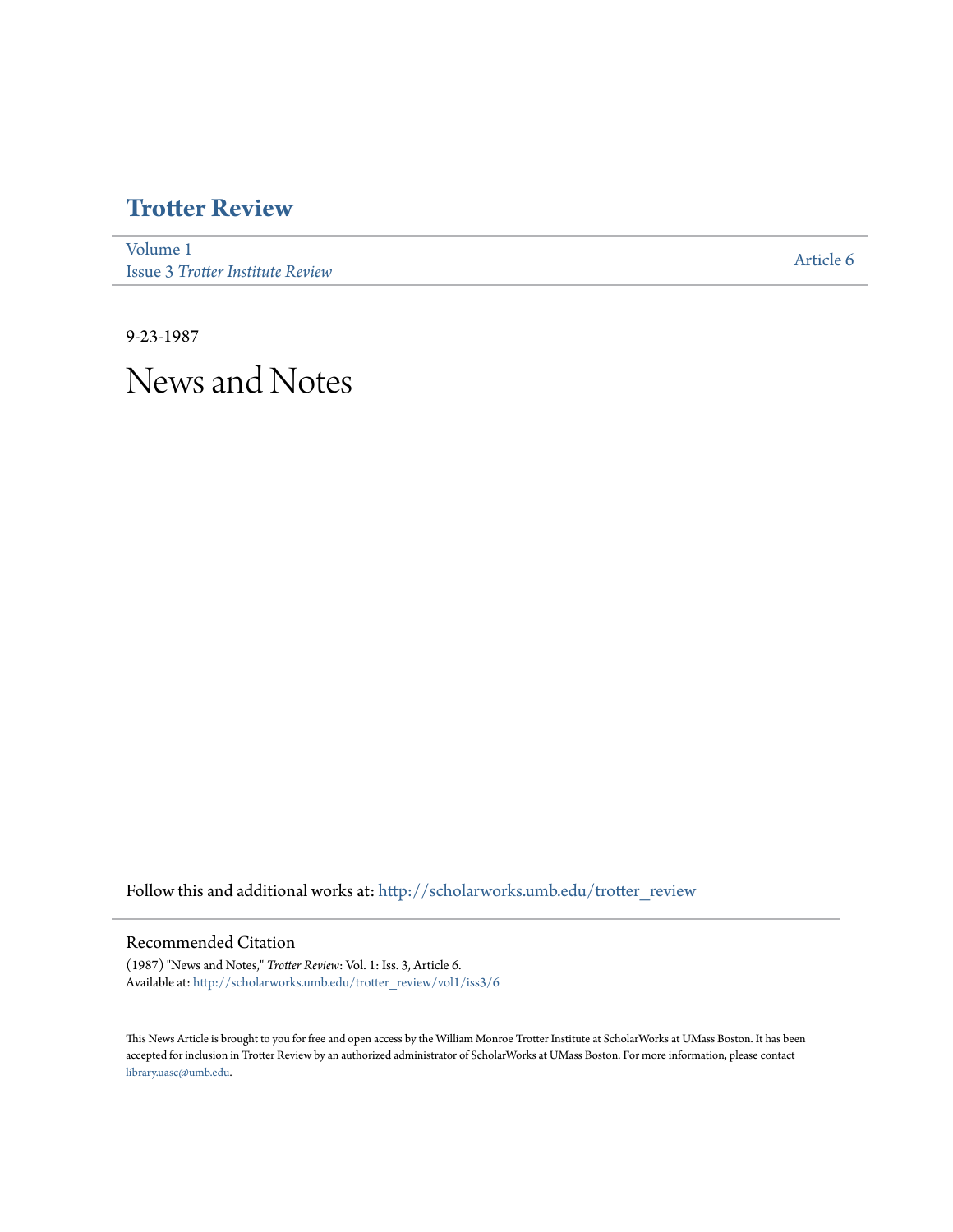# News and Notes

### Personnel

The William Monroe Trotter Institute and the Department of Black Studies welcome the arrival of three new members: Dr. Simon E. Gikandi, Dr. Yvonne Captain-Hidalgo and Dr. Dolores Alleyne Goode.

Dr. Simon E. Gikandi assumes the post of assistant professor in the Department of Black Studies, University of Massachusetts — Harbor Campus. Dr. Gikandi re ceived his undergraduate degree from the University of Nairobi, Kenya, his M.A. from the University of Edinburgh, Scotland, and his Ph.D. in English literature from Northwestern University. He is a specialist in Caribbean and African literature and comparative third-world studies. Dr. Gikandi is currently working on a booklength study entitled, "Poetics of Cultural Production." He describes his book as an examination of the intricate relationship between texts and history in Caribbean narratives. Dr. Gikandi's publications in literary criticism and theory include: Reading the African Novel; A Companion to V. S. Naipaul's "A House for Mr. Biswas"; A Companion to Wole Soyinka's "The Road"; A Companion to George Lamming's "In the Castle of My Skin"; and "The Growth of the East African Novel," in The Writings of East and Central Africa, edited by G. D. Killam. Dr. Gikandi's work also includes creative writing. The Gentleman and the General and Waiting for A Song, both radio dramas, have been produced by the British Broadcasting Corporation (BBC). Dr. Gikandi has taught at California State College in Bakersfield and at Northwestern University. In the Black Studies Department at UMass he will teach a range of courses in Caribbean and black literature and criticism.

Dr. Yvonne Captain-Hidalgo is the Trotter Institute 1987/88 post-doctoral fellow in the humanities. She is assistant professor at Washington University in St. Louis, Missouri. She received her Ph.D. in Education from Stanford University, her M.A. degree from UCLA, and completed her undergraduate work at Pitzer College, Claremont, CA. Dr. Captain-Hidalgo will spend the fellowship year completing her book on the Afro-Colombian writer, Manuel Zapata Olivella, and the Spanish-American new narrative. Dr. Captain-Hildalgo states that her work will aid in providing global recognition for the writer and will place Afro-Hispanic literature in general within the context of black diaspora literature. She adds that it will also expand existing notions of what constitute key texts and ideas in the study of Spanish-American letters. Dr. Captain-Hidalgo has published articles in Cuadernos Americanos, Afro-Hispanic Review, Mawazo, Hispamerica, Ensayos de literature colombiana; and she will have an article on Nancy Morejon in Fifty Spanish Women Writers, scheduled for publication in 1988.

Dr. Dolores Alleyne Goode is the post-doctoral fellow in the social and behavorial sciences. Dr. Goode received her Ph.D. in Social Policy from Brandeis University. During the 1987/88 fellowship year, Dr. Goode will research infant mortality and adolescent pregnancy and parenting in Boston's black population. Dr. Goode states that the ultimate purpose of her research is to contribute sound thinking about what kinds of policies and programs are needed to enhance the social, economic, and health conditions of black families in Boston. Dr. Goode's extensive professional and research experience includes health management consulting, feasibility studies on primary health care services, professional service at the Harvard Street Neighborhood Health Center, the Massachusetts Department of Mental Health, and Boston University School of Medicine, Division of Psychiatry. Dr. Goode's research on school desegregation crisis intervention programs, intra-urban migration patterns in Boston, and black community life in Boston has resulted in published reports on these topics.

## Research

Dr. Wornie L. Reed, Director of the William Monroe Trotter Institute, is Co-Principal Investigator with Dr. John McKinlay, Research Director of the New England Research Institute (NERI), of a recently funded four-year project that will examine medical care-seeking by blacks for coronary heart disease (CHD). This \$933,000 project, funded by the National Heart, Lung, and Blood Institute and housed at NERI, will be conducted with the Trotter Institute collaborating with NERI through subcontracts.

This study will identify and describe the role of sociodemographic characteristics, general health status and perceived needs, health insurance/access, social support networks and general (non-CHD) utilization behavior on health care-seeking by blacks (compared with whites) for coronary heart disease (CHD). Such knowledge will elucidate some of the reasons for the lower morbidity but higher case fatality for CHD among blacks compared with other population categories. The following specific research questions will be addressed:

- (1) What are the range and types of health care-seeking among blacks for CHD (frequency and distribution)? What pathways are followed for what conditions/problems and how often? Are there any differences between blacks and whites in these patterns?
- (2) Who engages in health care-seeking for CHD (socio-demographics)? How do characteristics such as age, gender, SES, employment status, health insurance coverage, access to care, social support networks, general health status and utilization behavior affect such health care-seeking for CHD? Are there differences between blacks and whites in the impact of these characteristics?
- (3) How is health care-seeking for CHD undertaken (process)? At what point (when) during the course of CHD are services utilized? Does informal care (lay referral/self-medication provided by network members) delay or hasten health care-seeking for CHD? Is there <sup>a</sup> "typical" pathway for CHD health care-seeking; what is its usual order and are there identifiable points in the process for potential in-

 $3035 - 04$